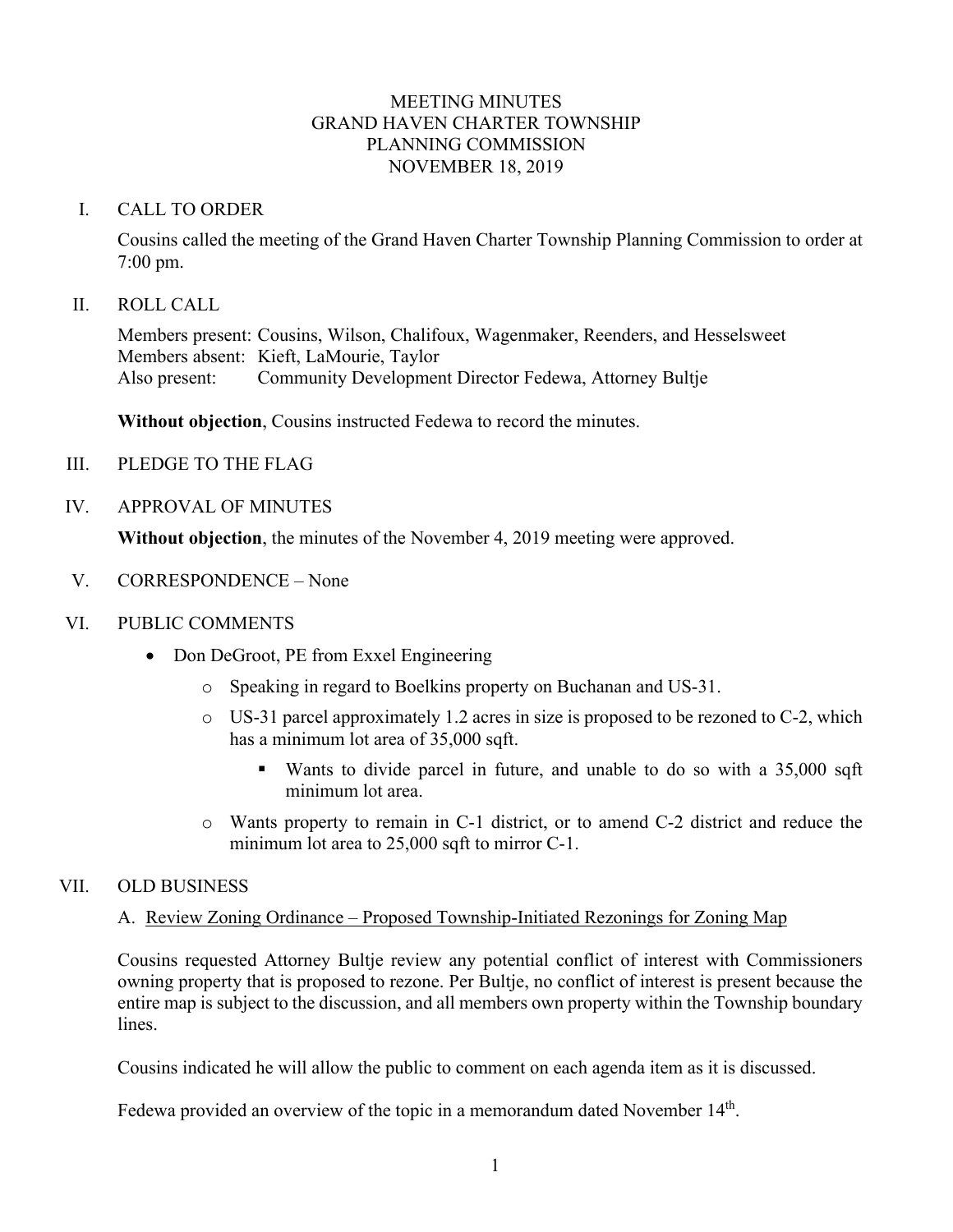The Planning Commission offered the following comments:

- A local company owns five vacant parcels on Cedar Street that are zoned R-3. Staff is proposing the land be rezoned to R-2. It appears the ultimate desire of the property is to be sold to a local developer to build two-family dwellings.
- Derek Ochoa,  $12692$   $112<sup>th</sup>$  Avenue
	- o Potential buyer of the five lots. Goal is to build duplexes or multi-family if allowed by the district and/or Missing Middle Housing Overlay.
- Commission noted the lots are only 80 feet in width, which is consistent with R-2 and not R-3. Two-family dwellings are allowed as a special land use in the R-2 district.

**Without objection**, the Planning Commission determined the rezoning of the five lots, continue to be proposed as R-2 zoning.

- A group of properties are zoned R-2 at  $144<sup>th</sup>$  Ave and M-45. There are a variety of elements that are legally non-conforming. Township must determine prerogative of non-conforming.
	- o Lots have been zoned R-2 for decades. Most are improved with single-family dwellings.

**Without objection**, the Planning Commission determined the subject area should remain in the R-2 district with no rezonings proposed.

## B. Review Zoning Ordinance – Self-Storage Unit Regulations

Fedewa provided an overview of the topic in a memorandum dated November 14<sup>th</sup>.

The Planning Commission offered the following comments:

- Use lends itself more to the I-1 Industrial district than C-2 Regional Commercial.
- C-2 is intended to be a more consumer-oriented property.
- Allowing self-storage as an accessory use in C-2 are unlikely to be as fruitful as a true storage development.
	- o Likely these units would end up being used for personal storage of the property owner.
- Discussion on allowing storage in the AG district.
	- o Consensus that this is a viable option to consider in the future, but not at this time.

**Without objection**, the Planning Commission determined this use is to be permitted by right in the I-1 district, and as a special land use in the C-2 district with a supplemental provision that requires the self-storage units to be an accessory use on the property.

## C. Review Zoning Ordinance – Child Care Centers in R-1 District

Fedewa provided an overview of the topic in a memorandum dated November 14<sup>th</sup>.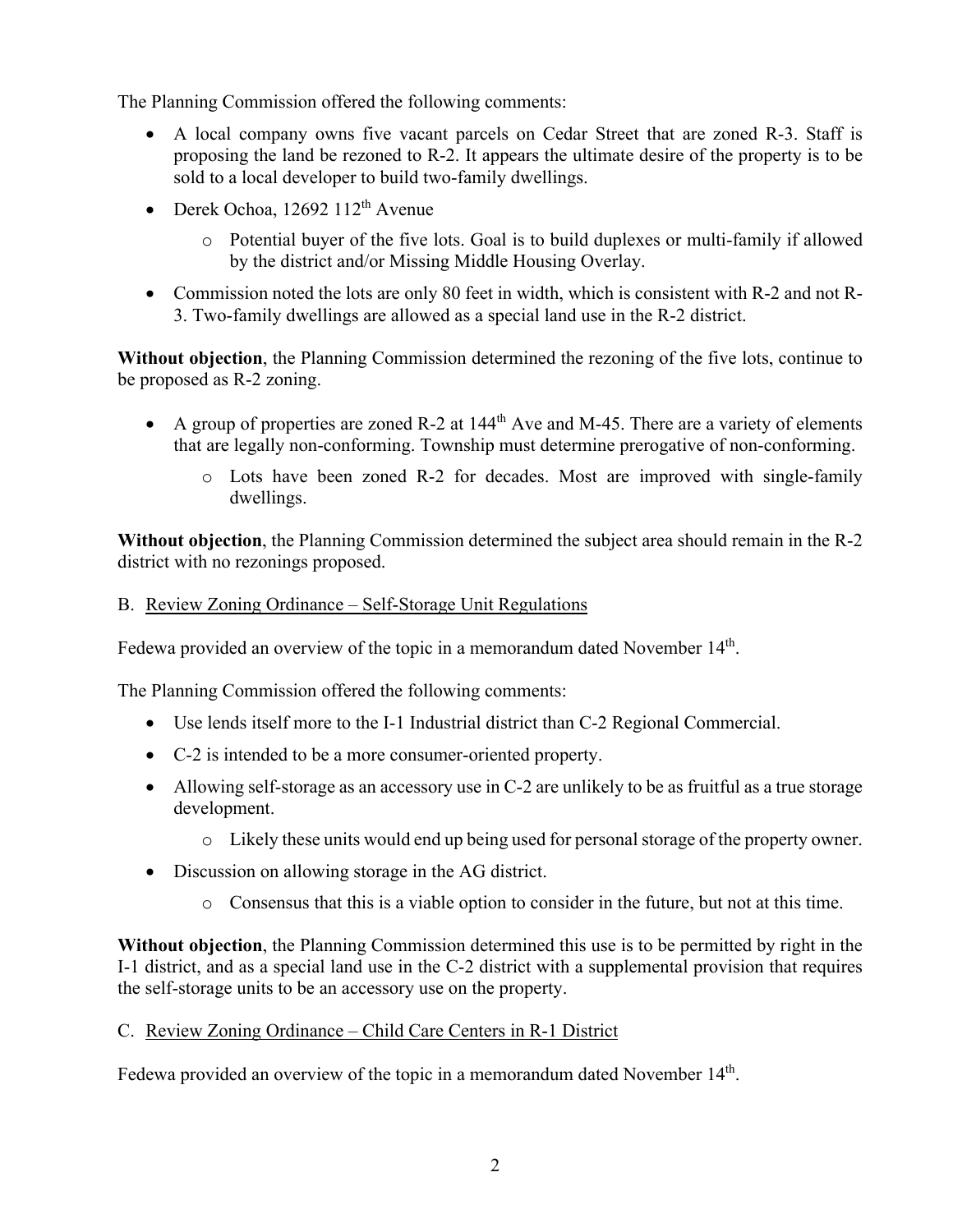**Without objection**, the Planning Commission determined the special land use standards already contain sufficient provisions to regulate within a residential area. No revisions needed.

# D. Review Zoning Ordinance – Miscellaneous

Fedewa provided an overview of the topic in a memorandum dated November 14<sup>th</sup>.

- Major Home Based Businesses
	- o Special use provisions are sufficient to prevent negative impacts.

**Without objection**, the Planning Commission determined the special land use standards already contain sufficient provisions to regulate. No revisions needed.

- RP Minimum Lot Width
	- o A reduction in width to 250 feet would still comply with the 1:4 width-to-depth ratio as required by the Land Division Act.
	- o Eight lots are currently non-conforming in width. The non-conformity would be reduced with a 250 foot width.
	- o RP district currently exempt from double width requirement and should remain exempt if the minimum width is reduced.
	- o Don DeGroot, PE from Exxel Engineering supports the width reduction.

**Without objection**, the Planning Commission determined the RP District's Minimum Lot Width should be reduced to 250 feet. Further, the RP District shall remain exempt from the double width requirement.

- Two-Family Dwellings
	- $\circ$  Concur with requirements that allow two-family dwellings as a special land use in the R-2 district, and as a use permitted by right in the R-3 district.

**Without objection**, the Planning Commission determined the Table of Uses shall identify a Two-Family Dwelling as a Special Land Use in the R-2 District and as a Permitted Use by right in the R-3 District.

- Minimum Floor Area
	- o Conflict identified with minimum floor area for two-family dwellings.
	- o Ordinance requires the ground floor to be 800 sqft, but the minimum floor area for a two-family dwelling is  $500$  sqft + 100 sqft per bedroom.
	- o To minimize impervious surface, create an opportunity for affordable living, and be cognizant that side-by-side duplexes allow for ADA compliance whereas stacked duplexes are limited to the ground floor for accessibility. The community is aging in place and moving to the area for retirement, so the need for accessibility will continue to grow.

**Without objection**, the Planning Commission determined the ordinance will be revised to require 500 sqft, per unit, on the ground floor for two-family dwellings. Minimum dwelling width will remain at 24 feet for all types of dwelling units, and 800 sqft will still be required on the ground floor for single family dwellings and multi-family dwellings.

VIII. NEW BUSINESS